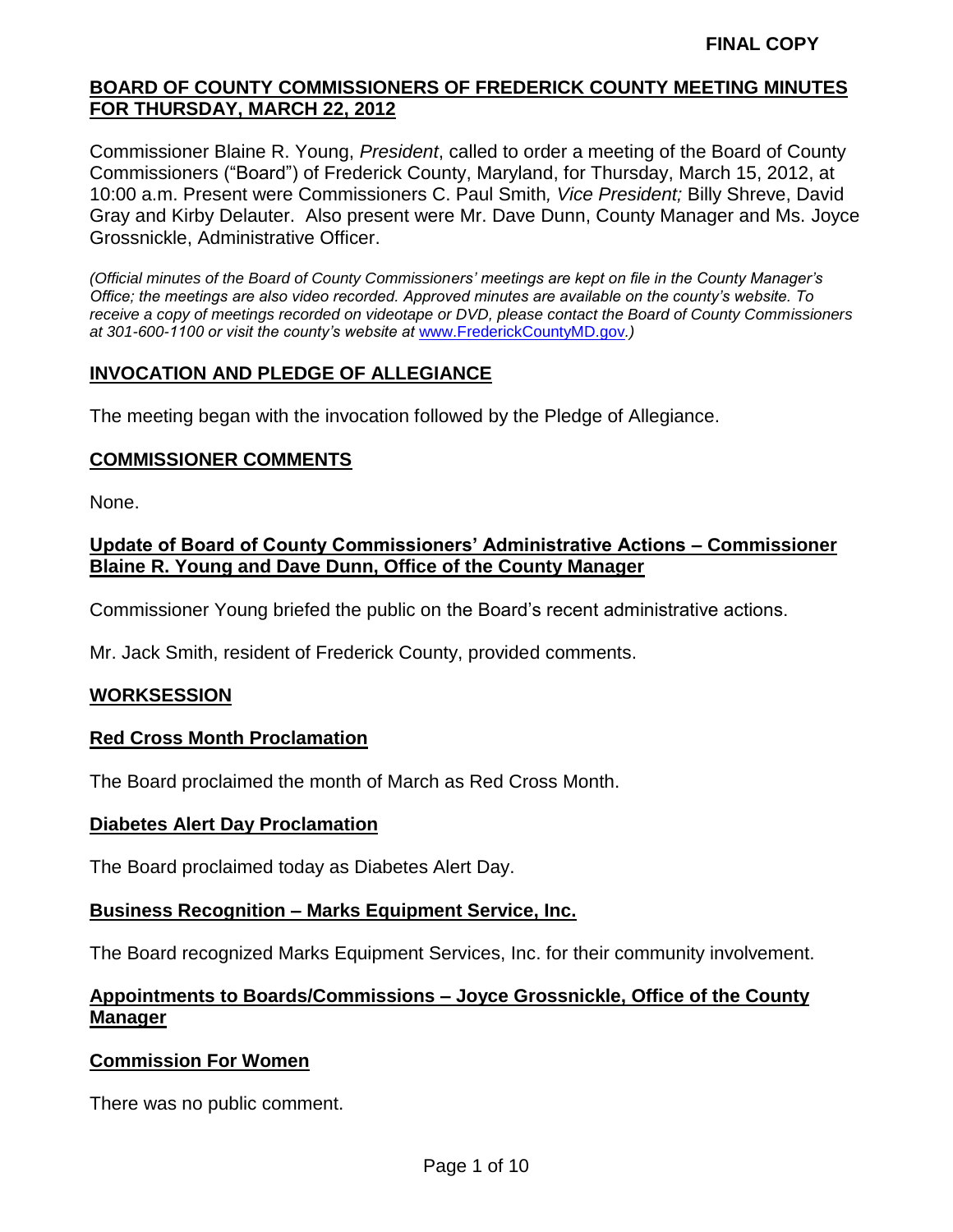A motion was made by Commissioner Smith to appoint Natalie Abbas to fill an unexpired term to expire June 30, 2012, and for a full three-year term to become effective July 1, 2012, and expire June 30, 2015; and to appoint Jill Paleos to fill an unexpired term to expire June 30, 2013. The motion was seconded by Commissioner Young and passed 5-0.

#### **Mental Health Management Agency Board of Directors**

There was no public comment.

A motion was made by Commissioner Smith to appoint Laura Hicks to fill an unexpired term to expire June 30, 2012, and for a full three-year term to become effective July 1, 2012, and expire June 30, 2015; and to appoint David Pearce to fill an unexpired term to expire June 30, 2013. The motion was seconded by Commissioner Gray and passed 5-0.

#### **PUBLIC HEARING**

#### **Proposed Amendments to the Frederick County Water and Sewerage Plan Fall 2011 Cycle – Tim Goodfellow, Community Development Division**

A public hearing was held, as duly advertised, on the proposed amendments to the Frederick County Water and Sewerage Plan (fall 2011 cycle).

In addition to Mr. Goodfellow, Mr. Jim Gugel, Community Development Division and Mr. Kevin Demosky, Utilities and Solid Waste Management Division, were present for the public hearing.

Commissioner Young swore in all those who were testifying.

Mr. Goodfellow presented the following amendment requests.

**#WS-11-07 – The Town of New Market** - Tax Map 801, Parcel 3880, 105 West Main Street (Yost) - Request to reclassify 1.37 acres from W-5 Dev. to W-3 Dev.

Recommendation: Community Development Division (CDD) staff recommended approval; Utilities and Solid Waste Management Division (DUSWM) recommended approval; and the Frederick County Planning Commission (FcPc) found the request consistent with the Comprehensive Plan.

There were no public comments.

Decision: Commissioner Smith made a motion to approve amendment request #WS-11-07 (The Town of New Market - Yost). The motion was seconded by Commissioner Delauter and passed 5-0.

**#WS-11-08 – The Town of New Market** - Tax Map 801, Parcel 3900, 155 Wicomico Court (Bostick) - Request to reclassify 0.50 acres from W-5 Dev. to W-3 Dev.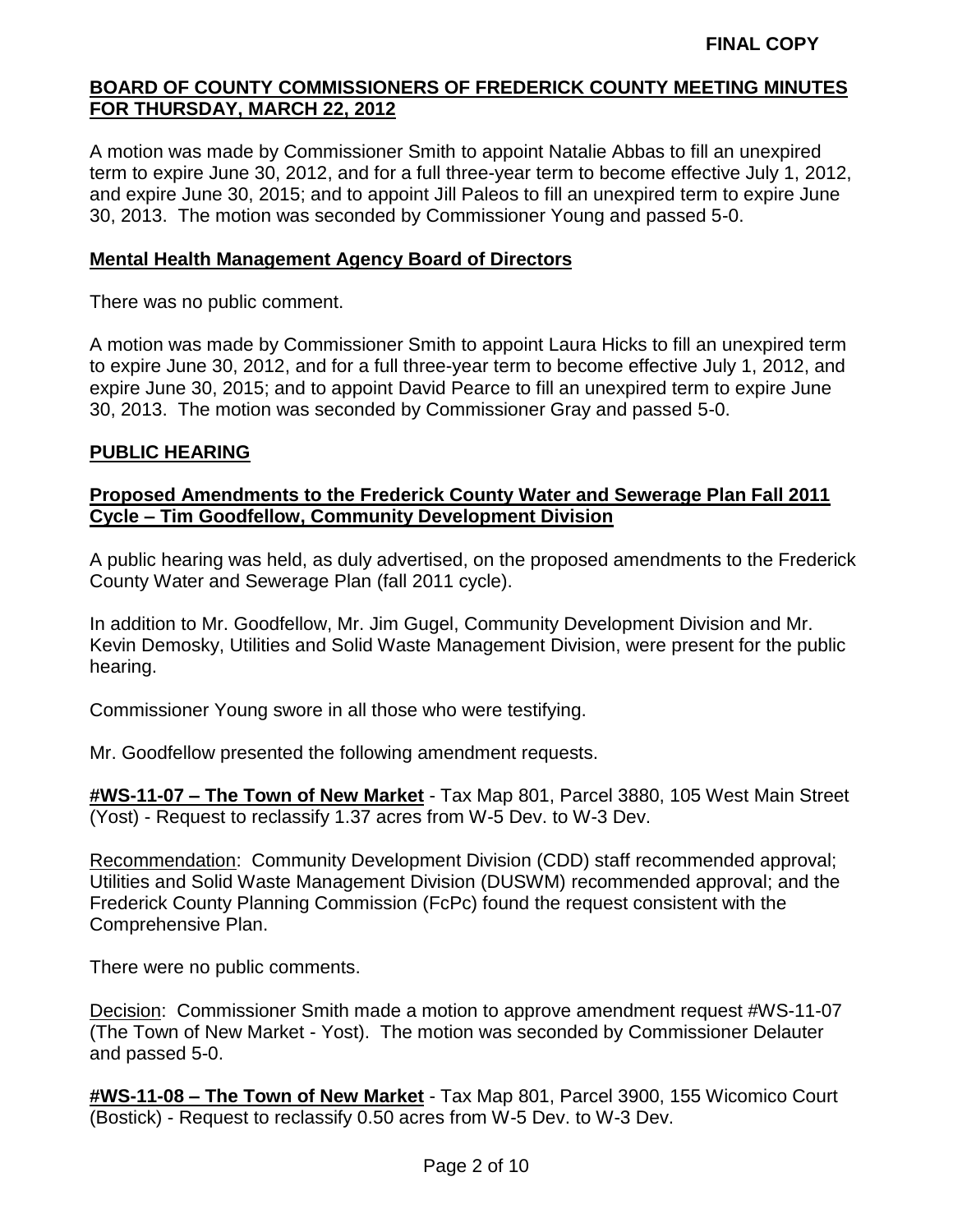Recommendation: CDD staff recommended approval; DUSWM recommended approval; and the FcPc found the request consistent with the Comprehensive Plan.

There were no public comments.

Decision: Commissioner Smith moved to approve amendment request #WS-11-08 (The Town of New Market - Bostick). Commissioner Delauter seconded the motion that passed 5-0.

**#WS-11-09 – The Town of New Market** - Tax Map 801, Parcel 3744, 1 Wynn Hill Court (Zimmerman, et.al.) - Request to reclassify 0.22 acres from W-5 Dev. to W-3 Dev.

Recommendation: CDD staff recommended approval; DUSWM recommended approval; and the FcPc found the request consistent with the Comprehensive Plan.

There were no public comments.

Decision: Commissioner Smith made a motion to approve amendment request #WS-11-09 (The Town of New Market – Zimmerman, et.al.). The motion was seconded by Commissioner Gray and passed 5-0.

**#WS-11-10 – Urbana Corporate Center** - Tax Map 96, Parcel 113, southeast quadrant of MD 80 and I-270 - Request the addition of a 16-inch water line to the Water Service Area Map.

Recommendation: CDD staff recommended approval; DUSWM recommended approval; and the FcPc found the request consistent with the Comprehensive Plan.

There were no public comments.

Decision: Commissioner Smith made a motion to approve amendment request #WS-11-10 (Urbana Corporate Center). The motion was seconded by Commissioner Delauter and passed 5-0.

**#WS-11-11 – Knowledge Farms Partners, LLC** - Tax Map 96, Parcel 50, southwest side of MD 355, 700 feet south of Urbana High School - Request reclassification of 35 acres from W-5 Dev. to W-3 Dev. and from S-4 Dev. to S-3 Dev.; plus a 16-inch water line extension from MD 355/Urbana Parkway to Knowledge Farms Drive; and an 18-inch sewer line from the North Regional Pump Station to the parcel.

Recommendation: CDD staff recommended denial of the request to reclassify 5 acres from W-5 Dev. to W-3 Dev. and from S-4 Dev. to S-3 Dev. due to the applicant not having the signed and approved improvement plans for the project nor a signed cost estimate to extend water and sewer infrastructure to the property. However, staff recommended approval of a W-4 Dev. classification since concept plan materials were submitted to DUSWM that satisfied the criteria for a W-4 Dev. classification. Staff also recommended approval of the 16-inch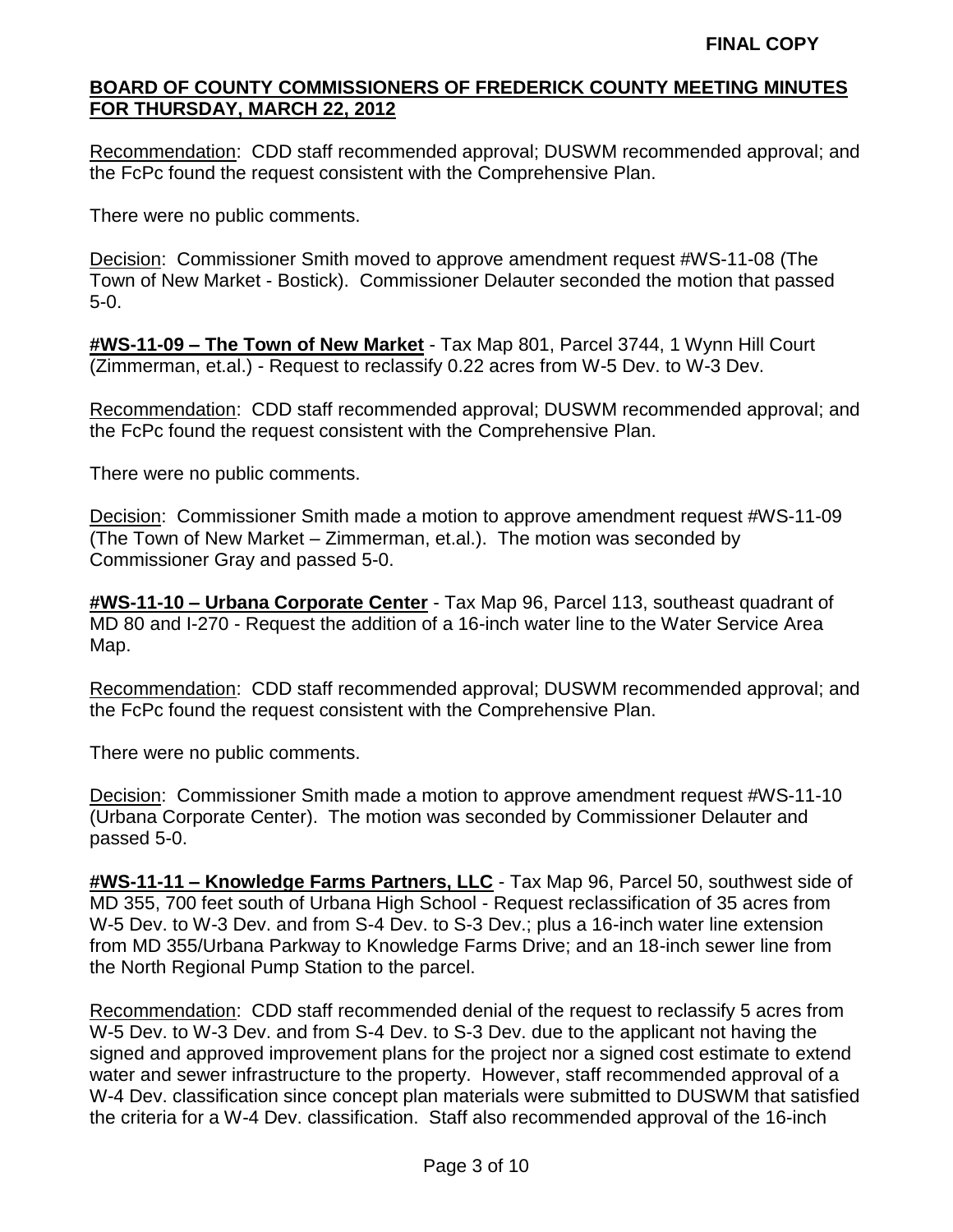water line extension from MD 355/Urbana Parkway to Knowledge Farms Drive and an 18 inch sewer line from the North Regional Pump Station to the parcel.

DUSWM recommended approval of the 16-inch water line extension from MD 355/Urbana Parkway to Knowledge Farms Drive and an 18-inch sewer line from the North Regional Pump Station to the parcel; and denial of the W-5 Dev. to W-3 Dev. and from S-4 Dev. to S-3 Dev. However, DUSWM recommended approval of a reclassification from a W-5 Dev. to W-4 Dev.

FcPc found the request consistent with the Comprehensive Plan. However, the FcPc, by a separate motion, voted to convey to the Board that the applicant must comply with all criteria contained in the Water and Sewerage Plan before the requested classification changes are approved.

Public comments were made by Mr. Rand Weinberg, Esquire, representing the applicant.

Decision: Commissioner Smith made a motion to continue the reclassification request for #WS-11-11 (Knowledge Farms Partners, LLC) and to approve the 16-inch water line extension from MD 355/Urbana Parkway to Knowledge Farms Drive and an 18-inch sewer line from the North Regional Pump Station to the parcel. The motion was seconded by Commissioner Delauter and passed 5-0.

**#WS-11-12 – Buckeye/Horan, LLLP** - Tax Map 106, Parcel 6, north of Prices Distillery Road at the terminus of Winmoor Drive, adjacent to Windsor Knolls Subdivision - Request reclassification of 45 acres from No Planned Service to Planned Service (both water and sewer).

Recommendation: CDD and the DUSWM staff recommended continuance of #WS-11-12 until the county received approval of the 2011 Water and Sewerage Plan (Triennial Review) from the Maryland Department of the Environment; and the FcPc found the request consistent with the Comprehensive Plan.

Public comments were made by Mr. Rand Weinberg, Esquire, representing the applicant; Ms. Sarah Ball, and Ms. Debra Manetz. Mr. Rodney Winebrenner, DUSWM, also provided comments.

Decision: Commissioner Shreve made a motion to continue the reclassification request for #WS-11-12 (Buckeye/Horan, LLLP). The motion was seconded by Commissioner Smith and passed 3-1-1 with Commissioners Gray opposed and Commissioner Delauter abstained.

**#WS-11-13 – St. John's Catholic Preparatory** - Tax Map 95, Parcel 151 and Parcel 215, Lot 2, east side of MD 85, 0.82 miles north of Michaels Mill Road - Request reclassification of 45 acres (Tax Map 95, Parcel 151) from Multi-Use Water and Sewer to W-5 Dev./S-5 Dev.; reclassification of 20 acres (Tax Map 95, Parcel 215, Lot 2) from No Planned Service to W-5 Dev./S-5 Dev.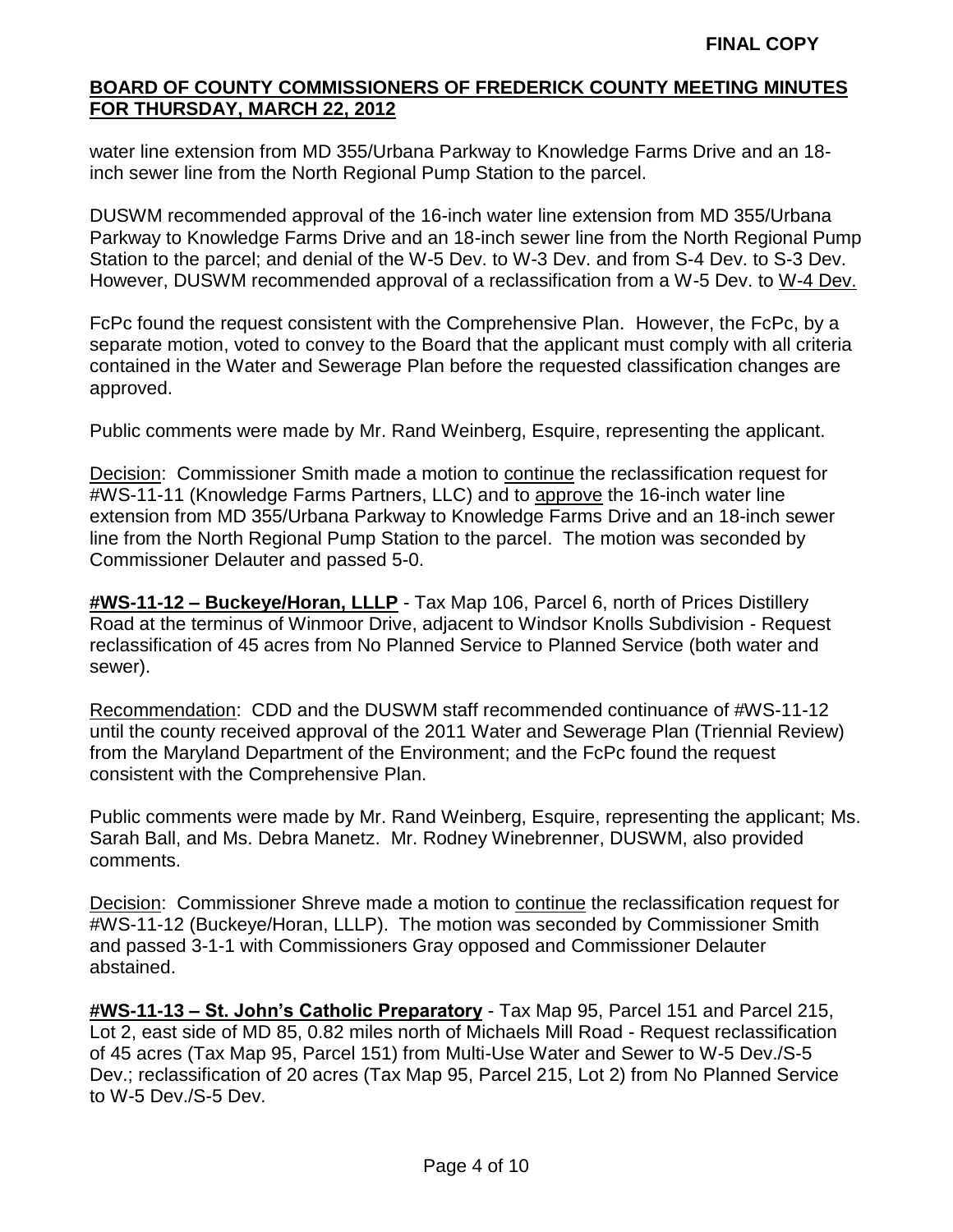Recommendation: CDD and the DUSWM staff recommended continuance of #WS-11-13 until the county received approval of the 2011 Water and Sewerage Plan (Triennial Review) from the Maryland Department of the Environment; and the FcPc found the request consistent with the Comprehensive Plan.

Public comments were made by Ms. Carole Sepe.

Decision: Commissioner Smith made a motion to continue the reclassification request for #WS-11-13 (St. John's Catholic Preparatory). The motion was seconded by Commissioner Delauter and passed 5-0.

# **CONSENT AGENDA**

The following item was presented on the consent agenda:

#### BUDGET TRANSFER

#BT-12-143, Frederick County Public Libraries – Continuing Education Grant (No County Funding Required)

Commissioner Smith made a motion to approve the consent agenda as presented. The motion was seconded by Commissioner Young and passed 5-0.

# **ADMINISTRATIVE BUSINESS**

#### **Approval of Board of County Commissioners' Meeting Minutes**

The following minutes were approved by unanimous consent:

- Thursday, January 12, 2012
- Tuesday, January 17, 2012
- Tuesday, January 17, 2012, Closed Session
- Wednesday, January 18, 2012, Evening
- Tuesday, January 24, 2012, Evening

# **Decision on the Proposed Amendment to the Frederick County Employees' Retirement Plan (Public Hearing Held 3/6/12) – Mitch Hose and Tracy Lobuts, Human Resources Division**

A motion was made by Commissioner Young to approve the proposed amendments to the Frederick County Employees' Retirement Plan ("Plan") as recommended by staff. The amendments included: closing the Plan to participation by grant funded employees and employees of the Citizens Care and Rehabilitation Center and Montevue Assisted Living; increasing the employee contributions for uniformed and non-uniformed employees after June 30, 2012; increasing the length of employment required for full vesting for nonuniformed employees hired after June 30, 2012, from five years to ten years; amending the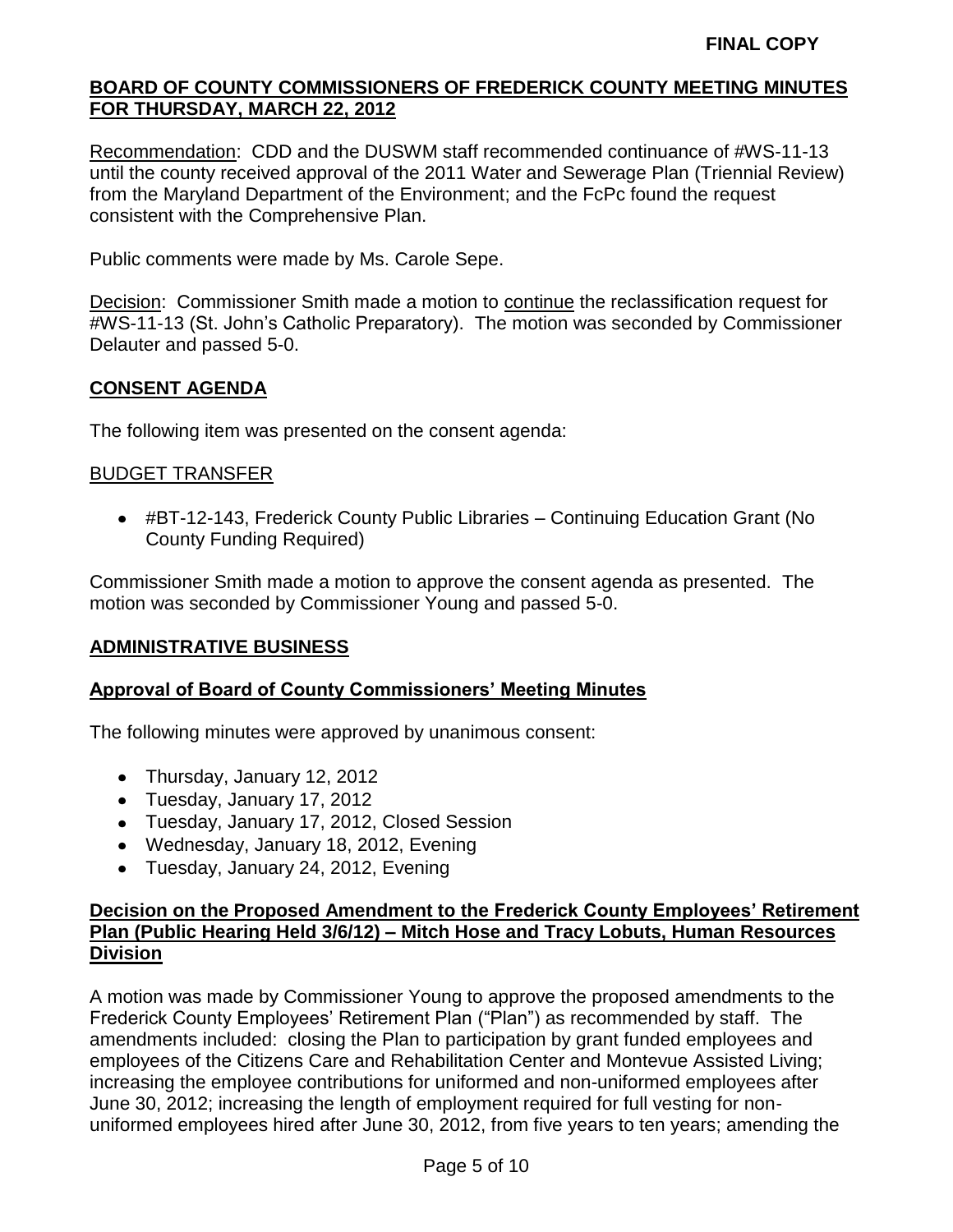disability and death benefits for non-vested, non-uniformed employees hired after June 30, 2012; updating the Plan to reflect federal legislation pertaining to participants who are called into active military service; clarifying the definition of "appointee" under the Plan; and altering the membership of the Retirement Plan Committee for the Plan. The motion was seconded by Commissioner Smith and passed 3-2 with Commissioners Shreve and Gray opposed.

# **Decision on the Proposed Defined Contribution Plan for Grant Funded and Citizens Care and Rehabilitation Center / Montevue Assisted Living Employees (Public Hearing Held 3/6/12) – Mitch Hose and Tracy Lobuts, Human Resources Division**

A motion was made by Commissioner Young to adopt and approve the proposed defined contribution plan to be established July 1, 2012, for new employees hired or rehired on or after July 1, 2012, into positions that are grant funded or positions of Citizens Care and Rehabilitation Center and Montevue Assisted Living; and those employees hired into any grant funded positions on or after September 16, 2011, through June 30, 2012, to be automatically enrolled as a participant into the new defined contribution plan as of July 1, 2012. The motion was seconded by Commissioner Smith and passed 4-1 with Commissioner Gray opposed.

# **One Maryland Broadband Grant and Attached Budget Transfers – Leigh Fields, Interagency Information Technologies Division**

A motion was made by Commissioner Gray to approve the One Maryland Broadband Grant and attached budget transfers. The motion was seconded by Commissioner Smith and passed 5-0.

# **Memorandum of Understanding between Heartly House and Board of County Commissioners / Family Partnership – Shelly, Toms, Citizens Services Division**

Ms. Toms and Ms. Jill Paleos, representing Heartly House, presented the memorandum of understanding (MOU) with the Board that would allow Family Partnership to provide supportive services to the families living in Heartly House's transitional housing.

Ms. Toms explained that if Heartly House is awarded the Office on Violence Against Women Transitional Housing Assistance for Victims of Sexual Assault, Domestic Violence, Dating Violence, and Stalking Program federal grant, Heartly House would sub-award funds to Family Partnership to provide the supportive services to the families that would be directly served under the federal grant. It was noted the MOU would take effect October 1, 2012, and end September 30, 2015, and it signified that Heartly House would pay Family Partnership \$18,000 each year for three years to provide the supportive services. It was also noted there was no county funding associated with the MOU.

A motion was made by Commissioners Smith to approve the MOU. The motion was seconded by Commissioner Gray and passed 5-0.

(The Board adjourned the meeting at 11:54 a.m. for lunch.)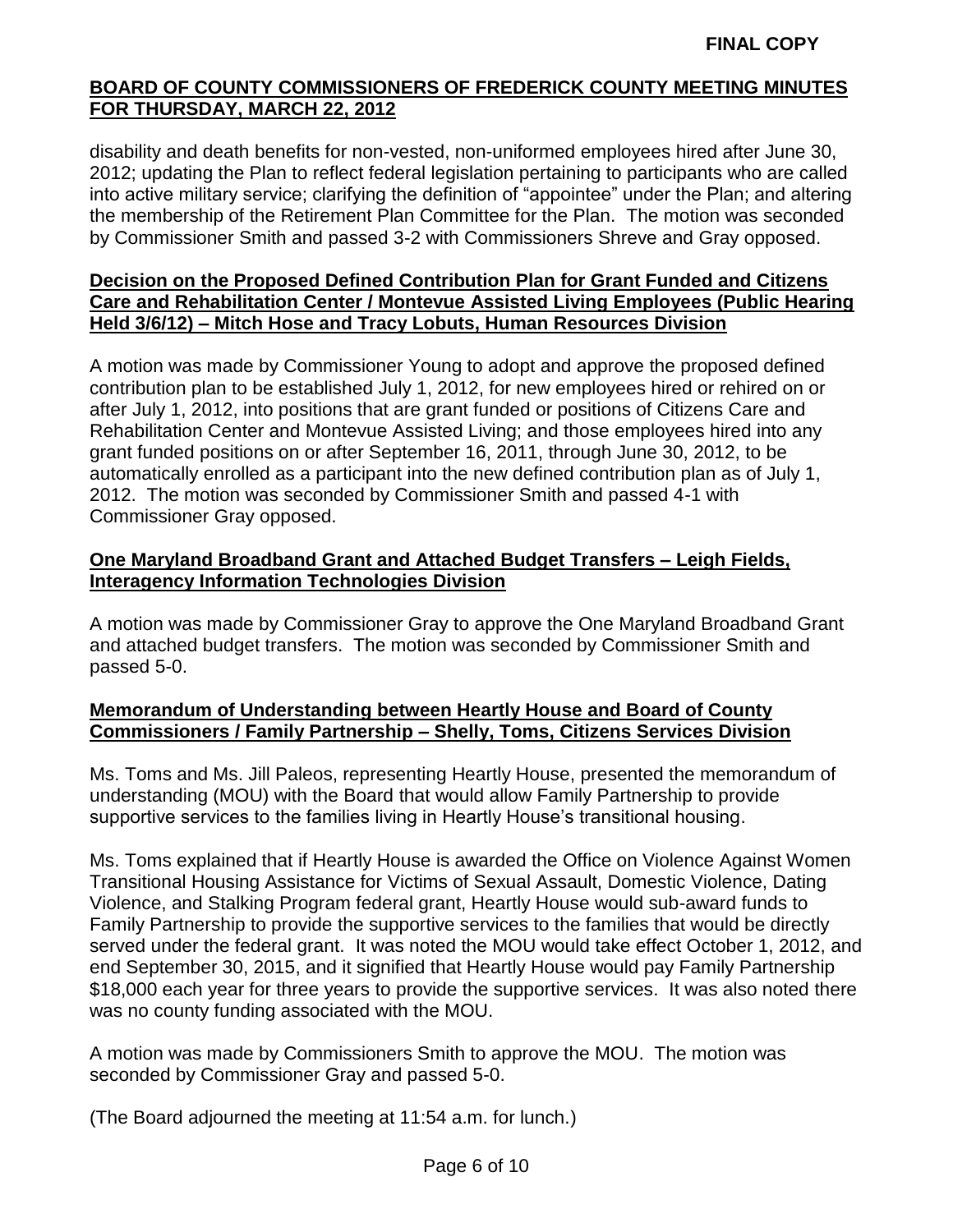Commissioner Blaine R. Young, *President*, reconvened a meeting of the Board of County Commissioners of Frederick County, Maryland, ("Board") for Thursday, March 22, 2012, at 1:15 p.m. Present were Commissioners C. Paul Smith*, Vice President;* David Gray, Billy Shreve and Kirby Delauter. Also present were Mr. Dave Dunn, County Manager and Ms. Joyce Grossnickle, Office of the County Manager.

## **Review Input Received on the FY 2013-2018 Capital Improvements Program and FY 2013 Capital Budget (Public Hearing Held 2/20/12) – Kelly Weaver, Finance Division**

Ms. Weaver noted there were three persons who spoke at the Board's February 20 public hearing on the proposed FY 2013-2018 Capital Improvements Program (CIP) and FY 2013 Capital Budget. She indicated the Board was scheduled to discuss the proposed CIP again on Thursday, May 17.

Commissioner Smith noted that he was not in favor of the tax rebate as he felt the money could be used in the CIP.

Commissioner Shreve suggested the Budget Office staff provide a presentation on the basics of the CIP and operating budget during the next scheduled joint meeting of the Board and Board of Education.

# **Presentation of the FY 2013 Recommended Operating Budget – Regina Howell, Finance Division**

Ms. Howell provided a PowerPoint presentation of the FY 2013 Recommended Operating Budget to the Board and discussed the summary of changes that have occurred since the base budget was presented to the Board on December 15, 2011. It was noted the Board's public hearing on the operating budget was scheduled to take place on Wednesday, May 2 at Governor Thomas Johnson High School. The final operating budget would be approved by the Board during their meeting on Thursday, June 7.

# **Legislative Update – John Mathias, Office of the County Attorney and Ragen Cherney, Office of the County Manage**r

Mr. Mathias and Mr. Cherney briefed the Board on the issues before the Frederick County delegation members.

# **COMMISSIONERS COMMENTS**

Commissioner Smith shared with the Board what transpired during yesterday's Metropolitan Washington Council of Governments National Transportation Planning Board meeting.

# **PUBLIC COMMENTS – (FIVE MINUTE PRESENTATION)**

• Diane Smoley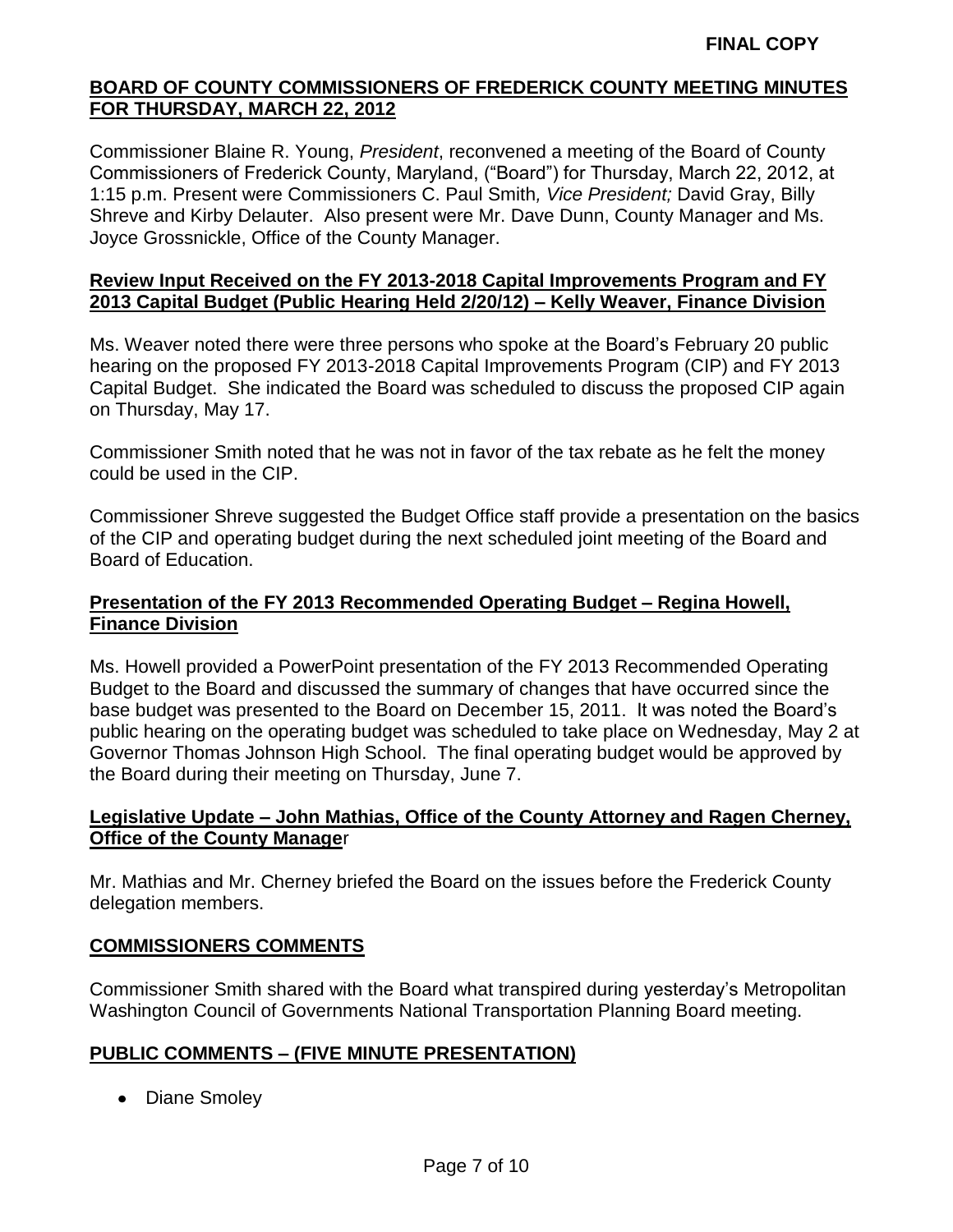# **QUESTIONS - PRESS**

None.

# **CLOSED SESSION**

A motion was made by Commissioner Smith to go into closed session under the Maryland Annotated Code State Government Article § 10-508(a) (8) To consult with staff, consultants, or other individuals about pending or potential litigation. The motion was seconded by Commissioner Gray and passed 5-0.

# **ADJOURN**

The meeting adjourned at 2:30 p.m.

Joyce M. Grossnickle Administrative Officer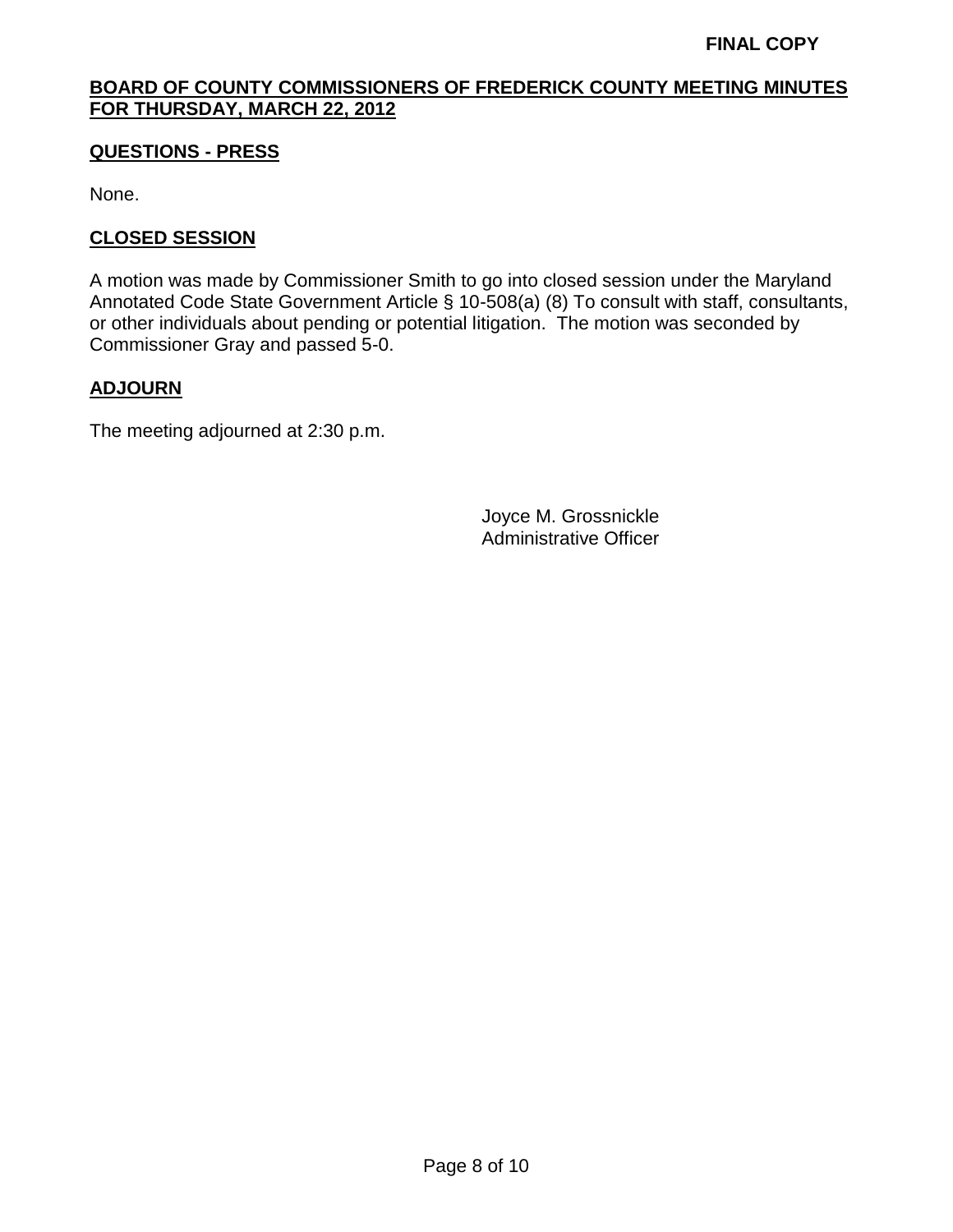# **FORM OF STATEMENT FOR CLOSING THE MEETING OF THURSDAY, MARCH 22, 2012**

# **STATUTORY AUTHORITY TO CLOSE SESSION**

### **State Government Article §10-508(a)**

To discuss: (8) To consult with staff, consultants, or other individuals about pending or potential litigation.

# **Motion:**

A motion was made by Commissioner Smith to go into closed session at 2:30 p.m. in accordance with Maryland Annotated Code State Government Article § 10-508(a) (8) To consult with staff, consultants, or other individuals about pending or potential litigation. Commissioner Gray seconded the motion that passed 5-0.

#### **Time and Location:**

2:30 p.m. – Third Floor Meeting Room, Winchester Hall

#### **Topic for Discussion:**

To discuss the settlement of a claim related to a construction contract.

Joyce M. Grossnickle Administrative Officer